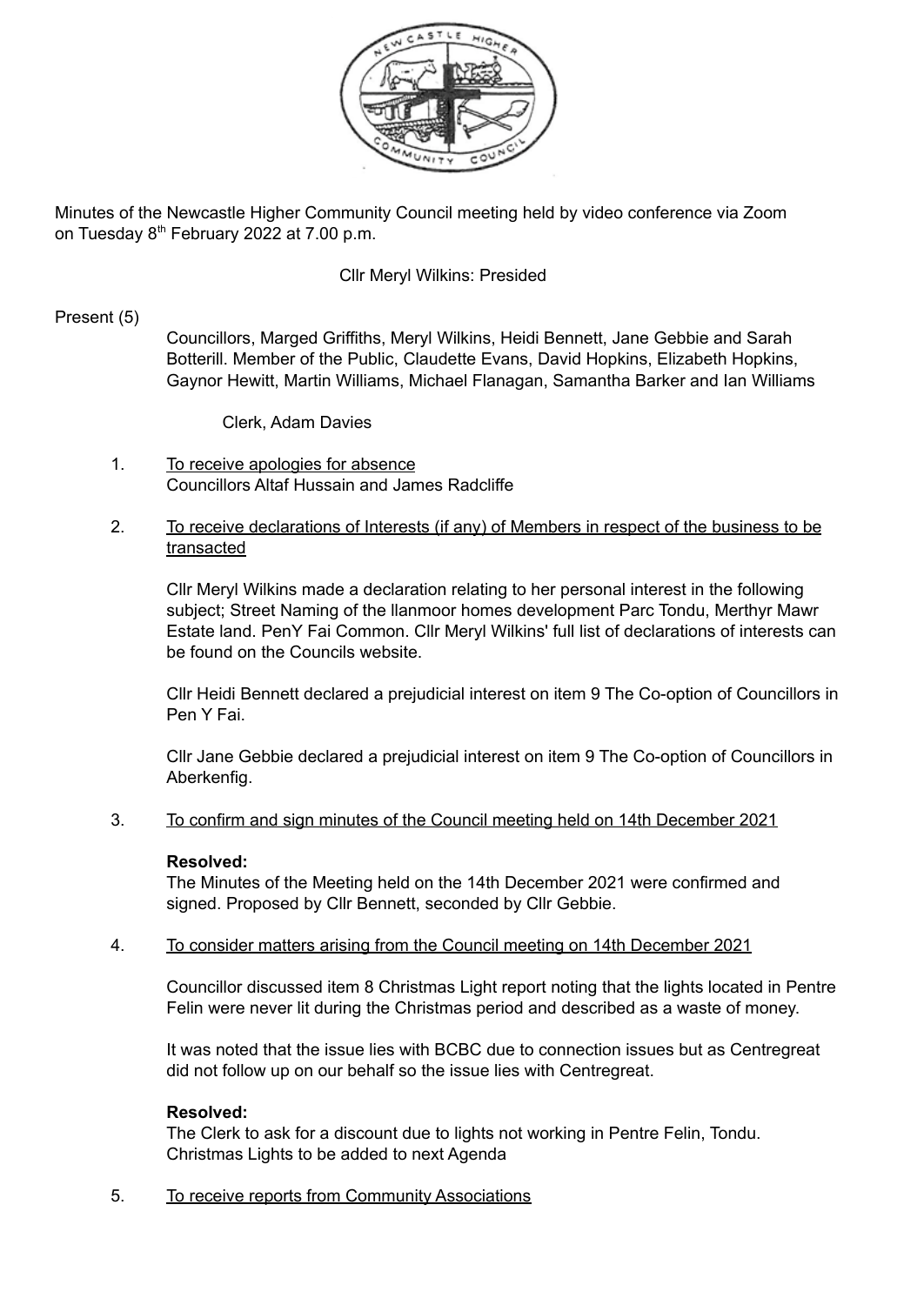Cllr Griffiths informed the Council that Pen Y Fai Community Association are planning a Queen's Jubilee Celebration in June and would like it to be based in the Pheasant Field.

Councillor discussed that funding may be available from BCBC to plant trees within our local area. It was suggested the new location could include the Park in Aberkenfig.

Pen Y Fai Community Association are continuing to arrange monthly litter picks from 2pm - 3pm on the first Sunday of the month starting at the Pheasant Field with the most recent managing to collect 25 - 30 bags within Pen Y Fai.

## **Resolved:**

Clerk to look into tree grants from BCBC. Queen's Jubilee and Tree Planting to be added to the next agenda.

### 6. To receive questions or comments from Members of the Public

There were no questions from members of the public.

## 7. To receive a report on maintenance

a. Defibrillator Grant Application

The Clerk informed the Council that it has been successful in applying for a free defibrillator from Save A Life Cymru. The Council is required to appoint 2 defibrillator guardians and arrange training prior to the defibrillator being sent to the Council. The Clerk will make contact with Tondu and Aberkenfig Community Association requesting if they would like to suggest candidates and look into defibrillator training.

## b. Pheasant Field Tender

Councillors were provided with a draft tender for The Pheasant Field for 2022 - 2023 financial year, Councillors were requested if they'd like to update or amend the document before sending to prospective contracts in readiness for a decision on March's meeting.

Councillors discussed that as the current contractor has not had a full year of work with the Council it chose to continue with the agreed contractor from 2021 - 22 Crown Garden Services.

# c. Aberkenfig Woodland Tender Councillors agreed upon the Aberkenfig Woodland Tender and will discuss the quotes received in its March meeting

d. Hanging baskets

Cllr Botterill declared a personal interest regarding B-Leif as her husband is a trustee and Chair of B-Leif.

Councillors were provided with Costings as followed: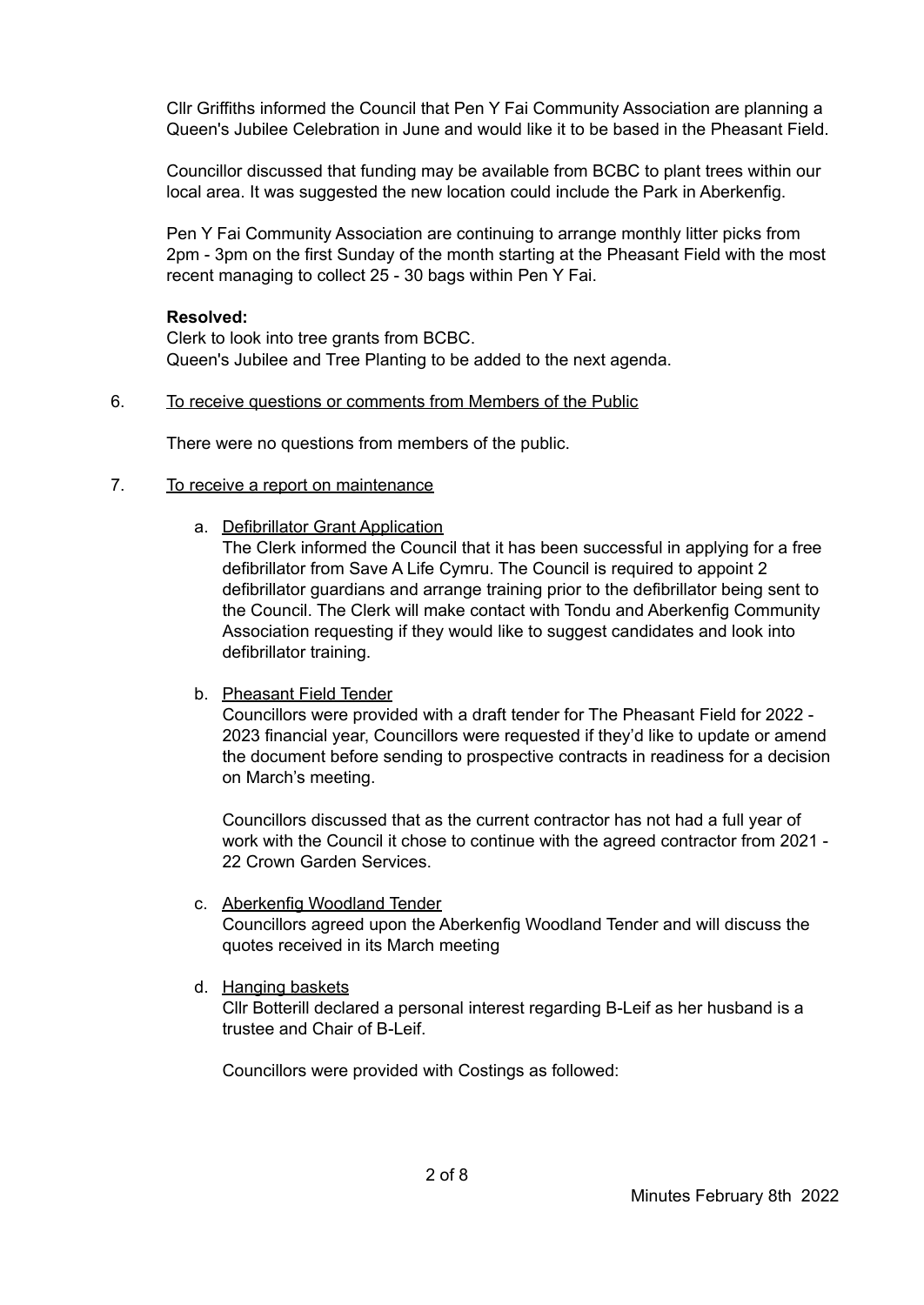| <b>Hanging Baskets Provider</b>            |                |                    |                     |
|--------------------------------------------|----------------|--------------------|---------------------|
| <b>Contractor</b>                          | Costs per unit | <b>Total Costs</b> | <b>VAT Included</b> |
| <b>B-Leaf</b><br>(Unable to store baskets) | ****           | ****               | ****                |
| <b>Boverton Nurseries</b>                  | ****           | ****               | ****                |
| <b>ADM Nurseries</b>                       | ****           | ****               | ****                |

Councillors discussed the implications of storage of the hanging baskets during the winter months as B-Leaf is unable to do so. Cllr Griffiths proposed to use B-Leaf as the Council's Contractor for 2022 - 23. Seconded by Cllr Botterill.

| <b>Hanging Baskets Installer and Maintenance</b> |                                  |                          |                               |
|--------------------------------------------------|----------------------------------|--------------------------|-------------------------------|
| <b>Contractor</b>                                | <b>Costs per week (3 Visits)</b> | <b>Installation Cost</b> | <b>Total Cost</b>             |
| David Thomas                                     | ****                             | ****                     | ****                          |
| Rowan Hobbs                                      | ****                             | ****                     | ****<br>$(25 \text{ Visits})$ |

Councillors discussed the cost effectiveness of each contractor. Rowan Hobbs was proposed by Cllr Bennett and seconded by Cllr Griffiths.

## **Resolved:**

The Clerk to make contact with the contractor and make relevant arrangements for installation.

## 8. Finance

a. To receive accounts for payment

| <b>Bridgend Town Council</b><br>(Dog Waste removal)                                             | £<br>1040.00 |
|-------------------------------------------------------------------------------------------------|--------------|
| <b>Bridgend County Borough Council</b><br>(Bus Shelter Cleaning)                                | 59.63        |
| AABC<br>(Website Domain 1 year)                                                                 | 204.00       |
| Centregreat<br>(Christmas Lights)                                                               | 3,892.80     |
| <b>Clerks Monthly Wage</b><br>(January / February 2022)<br>(Provided to Chair and Deputy Chair) | ****         |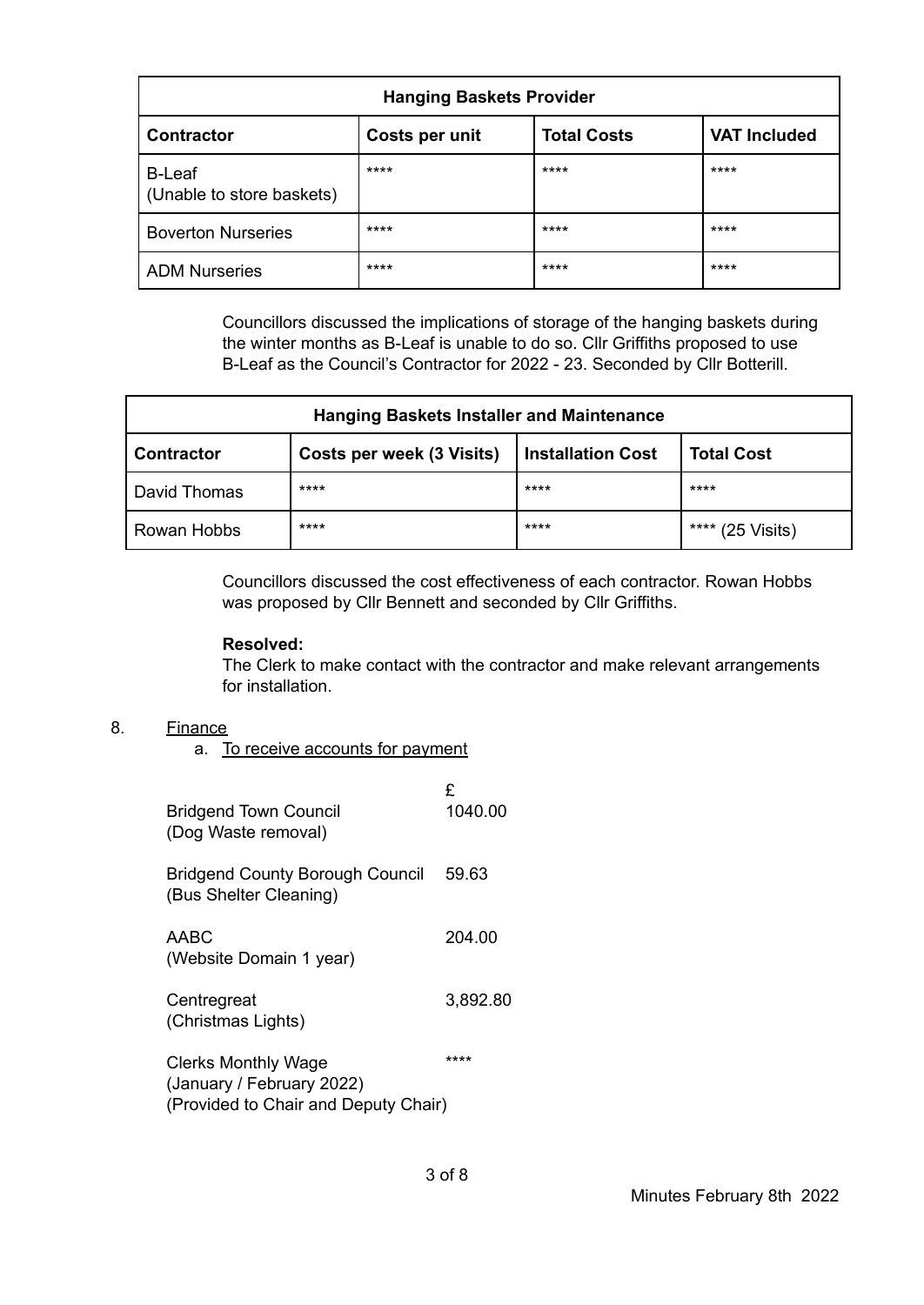The Council accepted these payments with the exception of Centregreat as a discount will be requested.

b. To receive bank reconciliation for January 2022 The Council was provided with a bank reconciliation to the end of January 2022. Cllr Wilkins proposed to accept the reconciliation as correct and accurate seconded by Cllr Griffiths.

## 9. To receive co-option papers for Councillor vacancies

It was acknowledged the Council arranged a Co-Option application to be received from the 1st January to the 31st January 2022. Five Candidates provided their applications to the Clerk in time and an additional one was brought forward from the Councils December 2021 meeting.

| Candidate            | Ward       | <b>Application Date Received</b> |
|----------------------|------------|----------------------------------|
| lan William          | Pen Y Fai  | 17th November 2021               |
| Mike Flanagan        | Pen Y Fai  | 27th January 2022                |
| Dave Hopkins         | Pen Y Fai  | 24th January 2022                |
| Samantha Barker      | Pen Y Fai  | 17th January 2022                |
| Elizabeth Morgan     | Aberkenfig | 18th January 2022                |
| <b>Gaynor Hewitt</b> | Aberkenfig | 18th January 2022                |

The Clerk read out the following statement to clarify for Councillors and Candidates present the process that is to be followed:

## Voting in council on casual vacancies

A Successful candidate must have received an absolute majority vote of those present and voting. If there is more than one vacancy and the number of candidates equals the number of vacancies, all the vacancies may be filled by one single composite resolution, but if the number of candidates exceeds the number of vacancies each vacancy must be filled by a separate vote or series of votes.

Taylor, R. (2020). Local Council Administration. Twelfth Edition ed. London: LexisNexis, pp.32–34.

The Clerk request two votes, one for each ward, the one with the least votes will be stuck off the list from the Pen Y Fai Candidates.

Members of the public were removed at this stage to consider the co-option applications.

## **Aberkenfig**

Councillor Gebbie was removed due to her prejudicial interest on this item.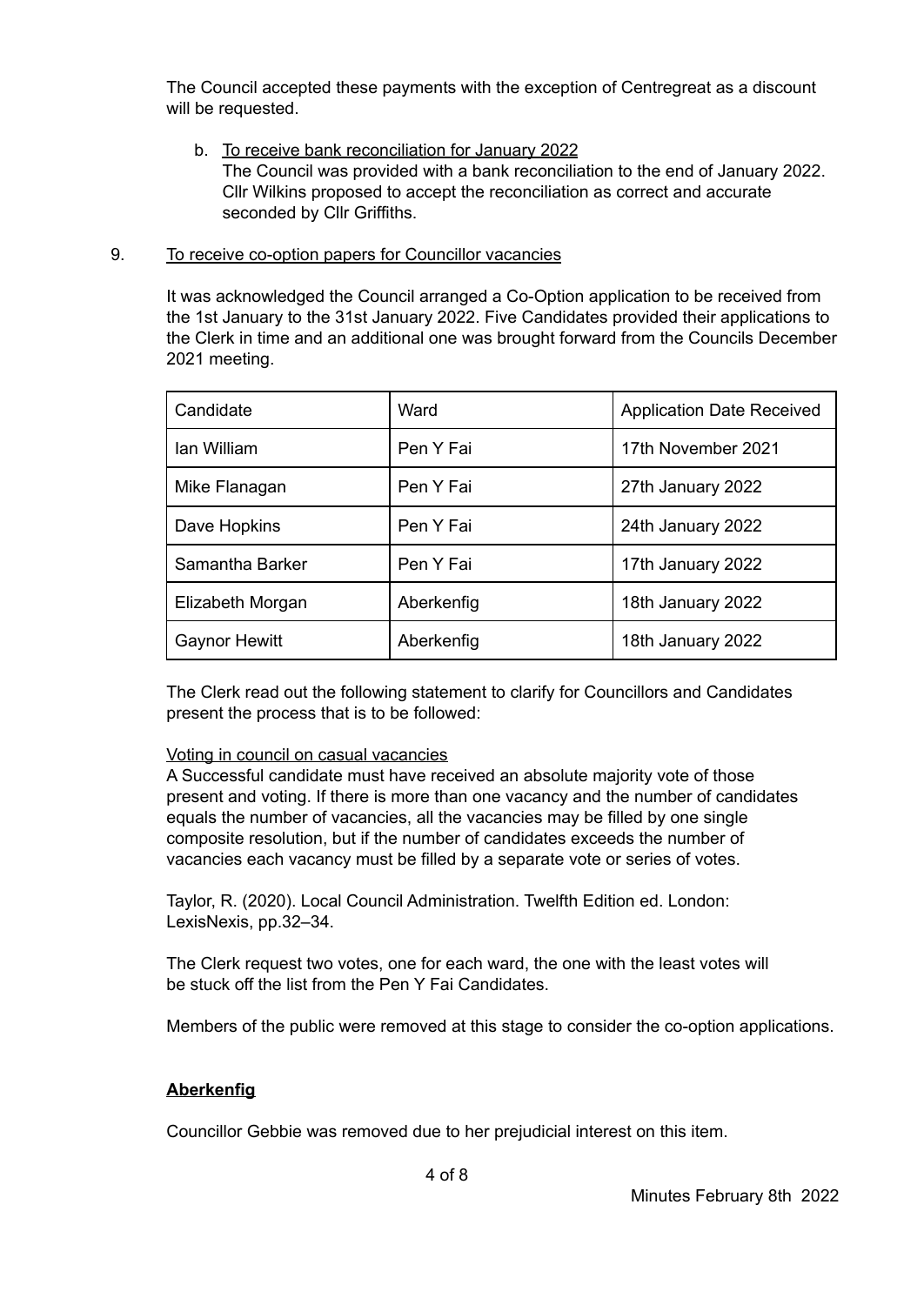Councillors discussed each candidate, their skills and abilities and voted as followed:

| Candidate        | For | Against |
|------------------|-----|---------|
| Elizabeth Morgan |     |         |
| Gaynor Hewitt    |     |         |

# **Pen Y Fai**

Councillor Gebbie was reintroduced to the meeting and Cllr Bennett was removed due to her prejudicial interest on this item.

Councillors discussed each candidate, their skills and abilities and voted as followed:

| Candidate       | For | Against |
|-----------------|-----|---------|
| Ian William     | U   | 4       |
| Mike Flanagan   | 4   | U       |
| Dave Hopkins    | 4   | U       |
| Samantha Barker | 4   | O       |

Councillor Bennett and Members of the Public were readmitted to the meeting.

Candidates were notified of the vote with successful candidates Elizabeth Morgan and Gaynor Hewitt representing Aberkenfig Ward and Mike Flanagan, Dave Hopkins and Samantha Barker representing Pen Y Fai Ward

Mr Ian Williams was unsuccessful. Councillor noted that this was due to not currently living within the ward, with other candidates living in the ward they were in a better position to represent their community.

# **Resolved:**

The Clerk will make relevant arrangements to meet the new Councillors in the coming week to sign the Declaration of Acceptance.

## 10. To discuss the following draft policies

a. Co-option policy

The Co-option policy was discussed prior to item 9. Councillors accepted the draft policy with one amendment, if a Councillor does not accept their appointment, the Council will consider the outstanding candidates within its following meeting. It was agreed to implement the policy. Proposed by Cllr Gebbie seconded by Cllr Griffiths.

b. Reserve Policy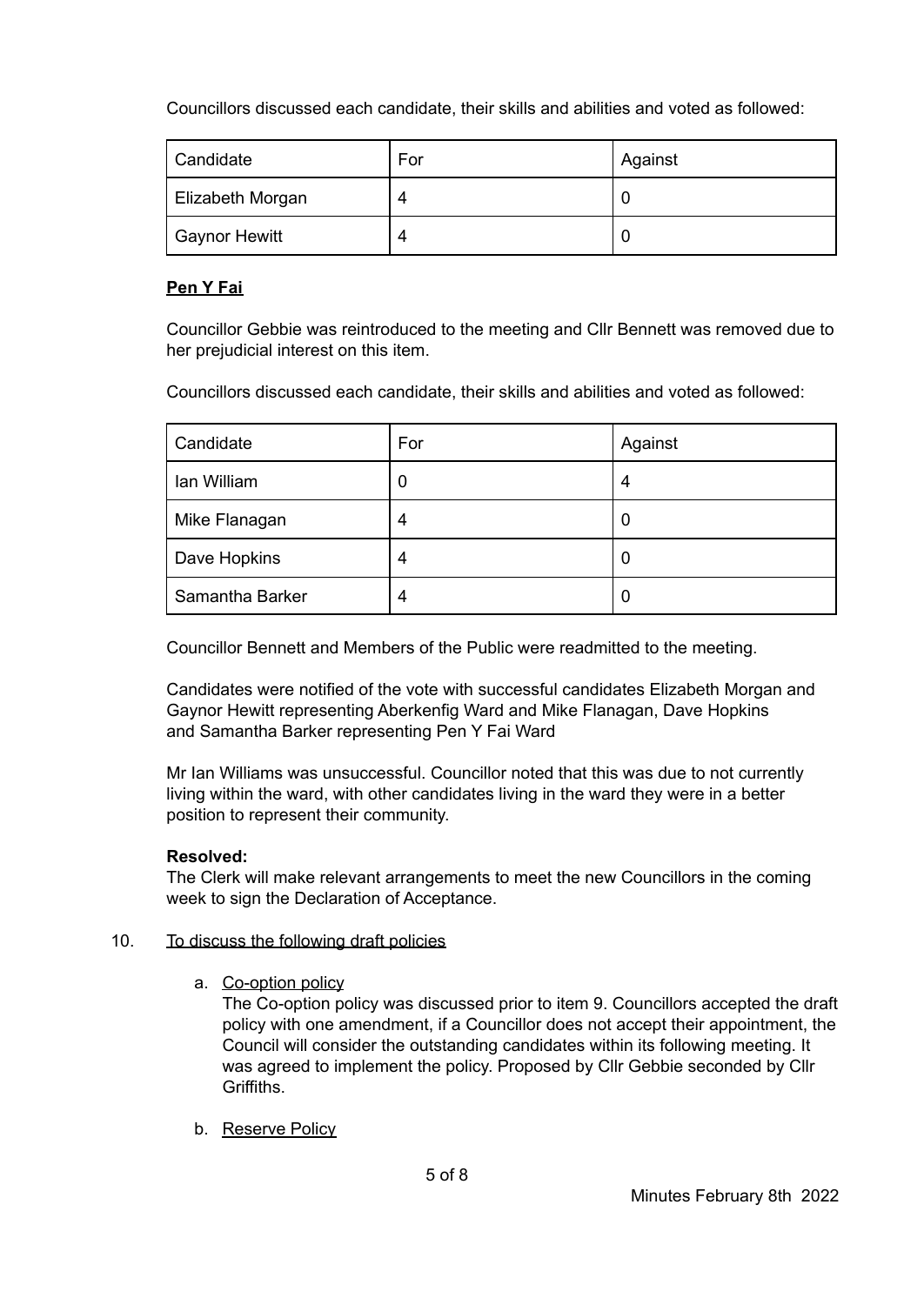It was agreed to implement this policy. Proposed by Cllr Bennett seconded by Cllr Gebbie.

- c. Social Media Policy It was agreed to implement this policy. Proposed by Cllr Botterill seconded by Cllr Griffiths.
- d. GDPR policy

Due to the length of the policy, Councillors were unable to study the policy in depth, it was agreed to present the draft at the Council's next meeting.

## 11. To accept recommendation in the Annual Risk Assessment

Councillors accepted the risk review proposed by Cllr Gebbie and seconded by Cllr Bennett. It was discussed that further risk should be identified with the implementation of committees now the Council has a full complement of Councillors.

### **Resolved:**

It was agreed to agenda this for the next meeting which would include adding a Maintenance Committee, HR Committee and Audit, Finance and Policy Committee.

## 12. To Consider Planning Applications

Councillor noted that an issue with BCBC's IT system meant that they were unable to look into proposals in detail although the Council noted the following applications made no comment:

### P/21/1089/FUL

Rear of Orchard House Penyfai Road Aberkenfig Bridgend CF32 9AA Proposal: Construction of a new build property to the rear of Orchard House and conversion of an existing garage into an annex incidental to the enjoyment of Orchard House

P/21/1124/FUL

27 Clos Pwll Clai Tondu Bridgend CF32 9BZ Proposal: Extension to garage and detached summer house

## P/22/29/FUL

1 Ysbryd y Coed Penyfai CF31 4GF Proposal: Rear single storey extension to detached dwelling; demolish single storey side extension

### P/22/30/FUL

5 Crud yr Awel Penyfai CF31 4GH Proposal: Retain garden as constructed (see photos) - raised ground levels, new steps and the part of the fencing that is over 2m from original ground levels

- 13. To receive BCBC Members Reports
	- (a) Cllr Altaf Hussain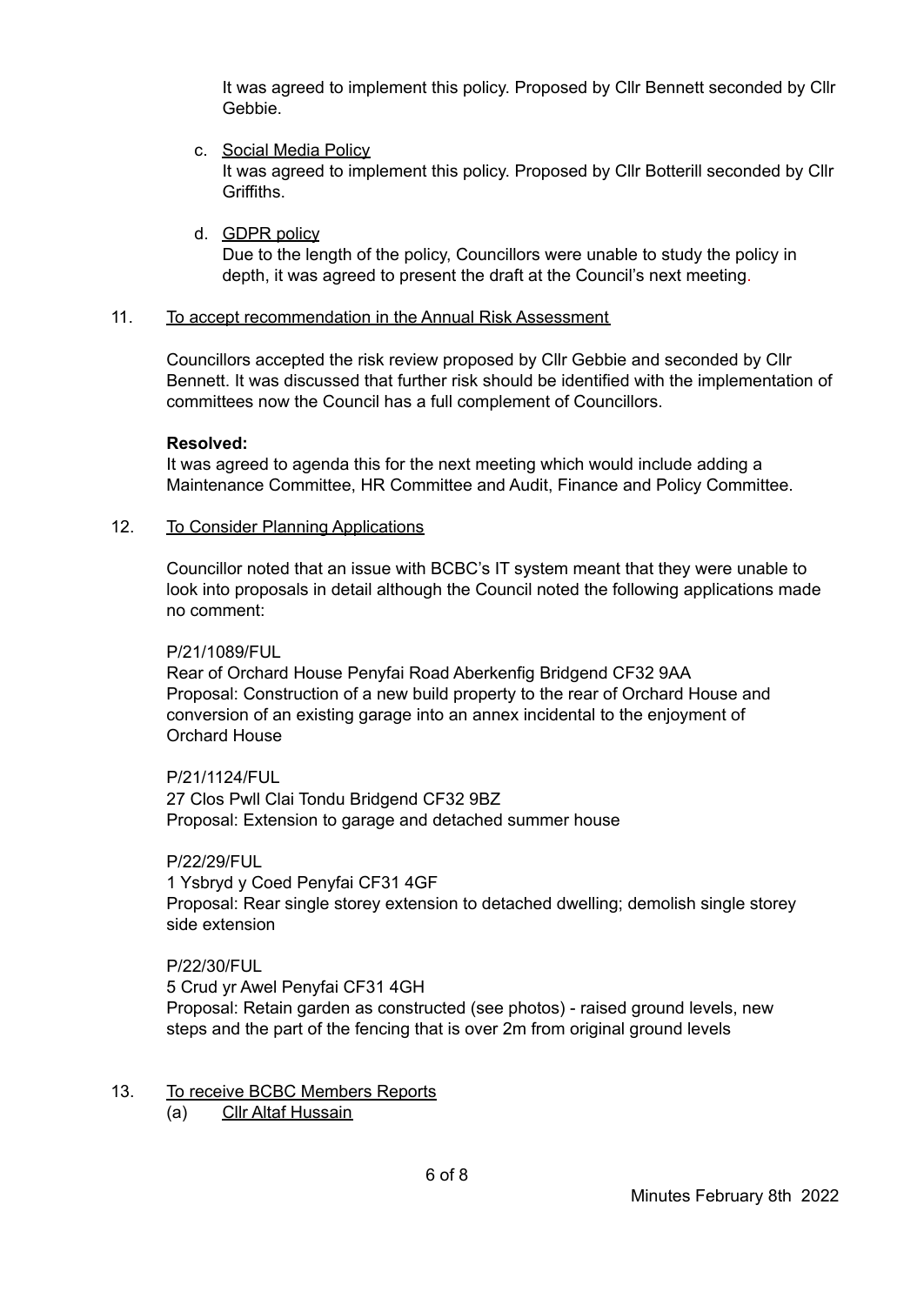Cllr Hussain was unable to attend

(b) Cllr James Radcliffe Cllr Radcliffe was unable to attend

### 14. To receive Reports from Councillors

Cllr Wilkins noted a number of potholes along Pen-Yr-Heol.

### **Resolved:**

Clerk to email BCBC and make aware of the potholes.

Cllr Bennett noted that the Pen Y Fai Community Association is arranging a Jubilee Event for Pen Y Fai and requests that it be included on the next agenda.

Cllr Bennett noted a number of trees had fallen in and around Pen Y Fai during the recent storms. She has noted that she had been able to remove one within Aberkenfig Woodland and reported a further one near Court Colman.

Councillors noted that a number of bins that the Council empties are regularly overflowing, The Clerk noted that he has made contact with Bridgend Town Council who provide emptying services and is awaiting Committee approval. Larger dog bins will be costed for the next Council meeting.

It was reported that Zig Zag lines were extended along Church Road near Pen Y Fai Church in Wales School.

Cllr Gebbie has provided a referral to BCBC requesting 20 MPH to be adopted along Bridgend Road in Aberkenfig to attempt to reduce the number of traffic and collisions along the road.

Cllr Bennett noted that she had previously arranged Go-Safe to monitor the speed and traffic along Aberkenfig and has not yet received its report.

Councillors discussed that there are a number of unadopted Road in Pen Y Fai and Aberkenfig, Cllr Gebbie noted that the Welsh Government has recently provided funding to incorporate unadopted roads in the County, it was requested that the Clerk contact BCBC and find out further information regarding this and include Unadopted Roads onto the next Agenda.

Cllr Gebbie noted that the Council's meeting falls on International Women's day. It was agreed to distribute official International Women's Days backdrops and suggest Councillors to use them during our next meeting.

# 15. Correspondence

### South Wales Police

Communication to Elected Members regarding ways better protect you, and to offer some clarity on the ways in which you can access our help in the future.